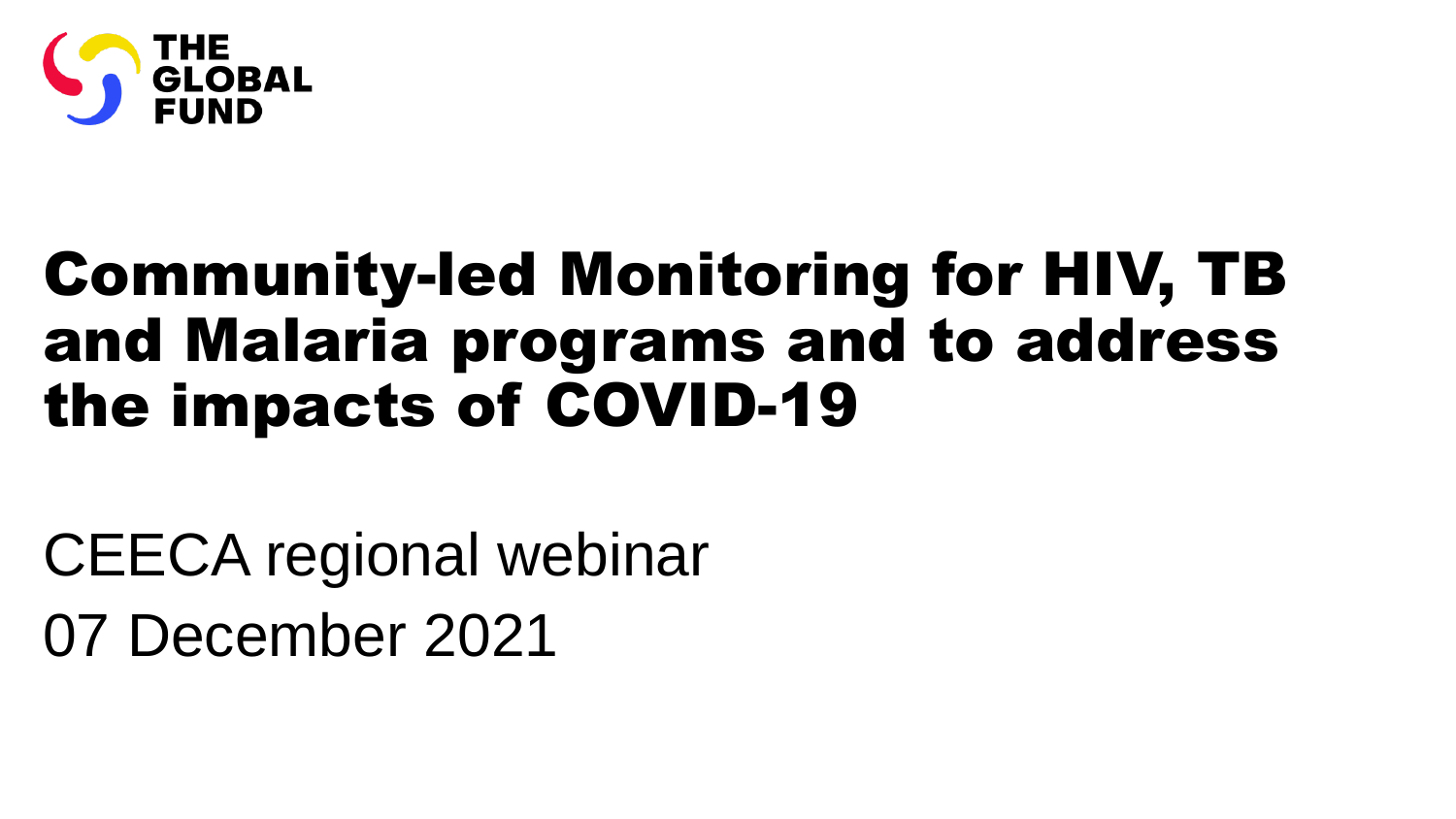# What is Community-led Monitoring?

## **Technical Brief: Community Systems** Strengthening

**OCTOBER 2019 GENEVA, SWITZERLAND** 

The Global Fund **defines CLM** in the CSS Technical Brief (2019) as "models or mechanisms by which service users and/or local communities gather, analyze and use information on an ongoing basis to improve access to, quality and impact of services, and to hold service providers and decision makers to account."



#### CLM **provides continuous feedback and data on**:

- The reality on the ground for communities when they try to access health services;
- Disruptions to HTM programs due to C19 control and containment measures;
- Document human rights violations and issues with service providers i.e., S&D in the context of COVID-19;
- Real-time feedback to decision-makers to rapidly remedy bottlenecks for more impactful disease responses.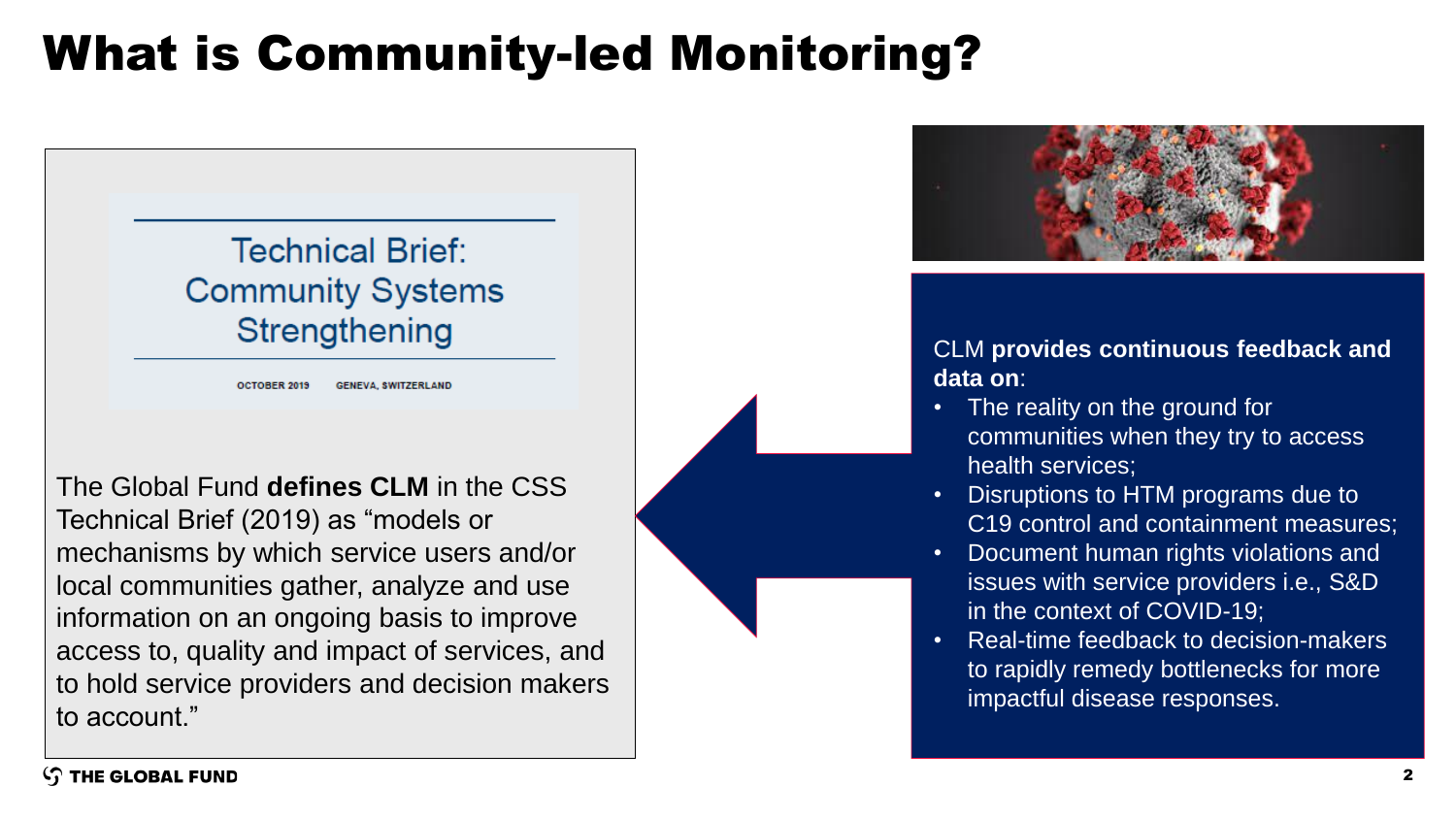# Global Fund Approach to CLM

#### Summary of community systems strengthening priorities

Whilst the Global Fund recognizes that a wide range of community systems strengthening interventions can play an important role in a country's response to HIV. TB and malaria, as well as health in general, the Global Fund prioritizes funding for the following interventions:

|  | <b>Priority community systems strengthening interventions</b><br>Global Fund's 2020-22 allocation cycle |                                              |                                                                         |
|--|---------------------------------------------------------------------------------------------------------|----------------------------------------------|-------------------------------------------------------------------------|
|  | Component<br>of Modular<br><b>Framework</b>                                                             | Module of<br>Component                       | Interventions in Module                                                 |
|  |                                                                                                         |                                              | <b>Community-based monitoring</b>                                       |
|  | Resilient and<br>Sustainable<br>Systems for<br><b>Health</b>                                            | Community<br><b>Systems</b><br>Strengthening | Community-led advocacy and research                                     |
|  |                                                                                                         |                                              | Social mobilization, building community linkages and<br>coordination    |
|  |                                                                                                         |                                              | Institutional capacity building, planning and leadership<br>development |

Description of priority community systems strengthening interventions Global Fund's 2020-22 allocation cycle

#### **Intervention: Community-based monitoring**

#### **Description**

Community-based mechanisms by which service users and/or local communities gather, analyze and use information on an ongoing basis to improve access to, quality and impact of services, and to hold service providers and decision makers to account.

(Note: community-based monitoring is not the same as routine program monitoring).

#### Activities can include:

- $\checkmark$  Development, support and strengthening of community-based mechanisms that monitor: availability, accessibility, acceptability and quality of services (e.g. observatories, alert systems, scorecards); health policy, budget and resource tracking, and monitoring of health financing allocation decisions; and/or complaint and grievance mechanisms.
- $\checkmark$  Community-based monitoring of barriers to accessing services (e.g. human rights violations, including stigma and discrimination and confidentiality; age and genderbased inequities; geographical and other barriers) for purposes of emergency response, redress, research and/or advocacy to improve programs and policies.
- $\checkmark$  Tools and equipment for community-based monitoring (including appropriate technologies).
- $\checkmark$  Technical support and training on community-based monitoring: collection, collation, cleaning and analysis of data; and using community data to inform programmatic decision making and advocacy for social accountability and policy development.
- $\checkmark$  Community engagement and representation in relevant governance and oversight mechanisms.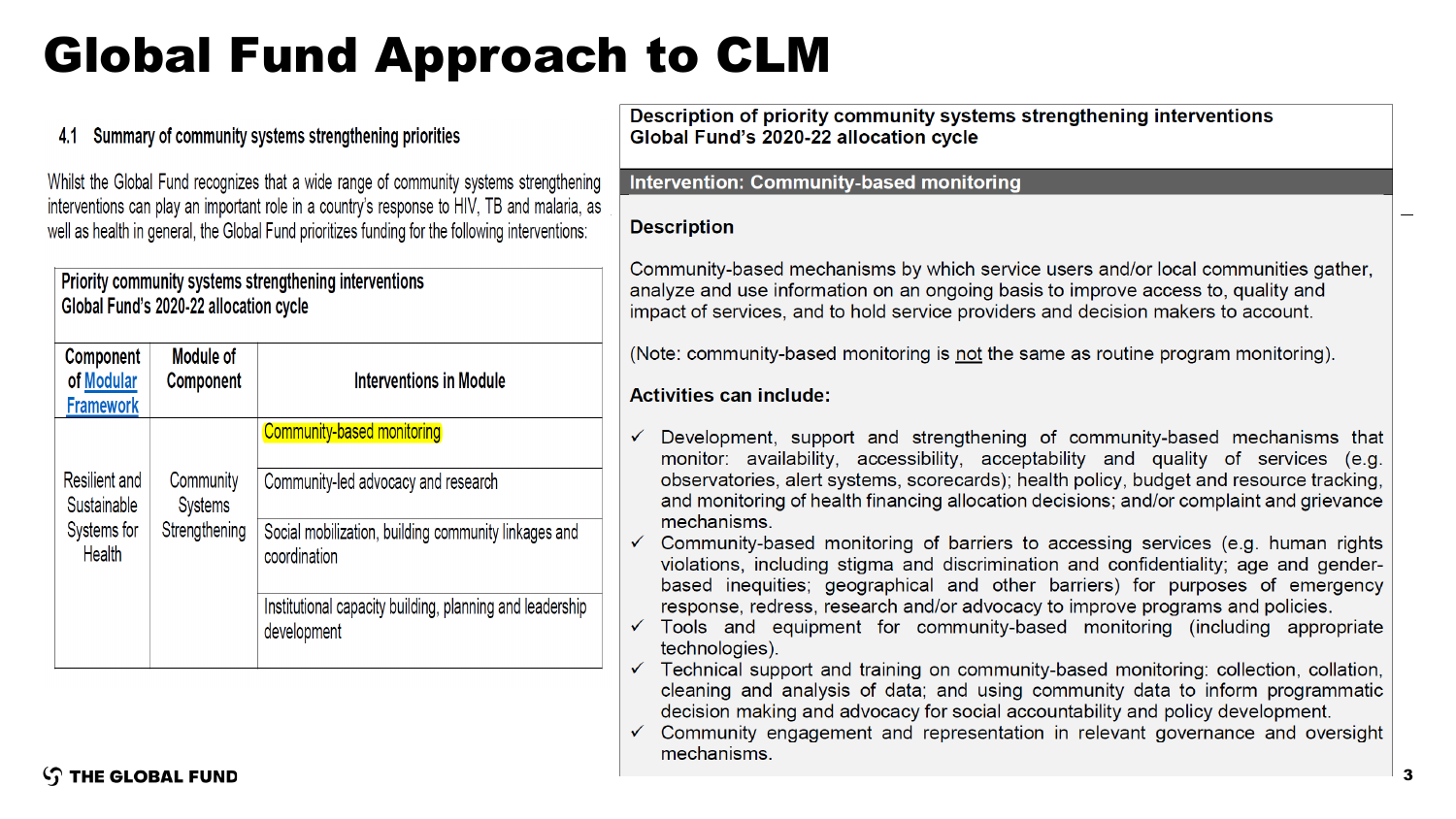# What are we monitoring in CLM?



**STHE GLOBAL FUND**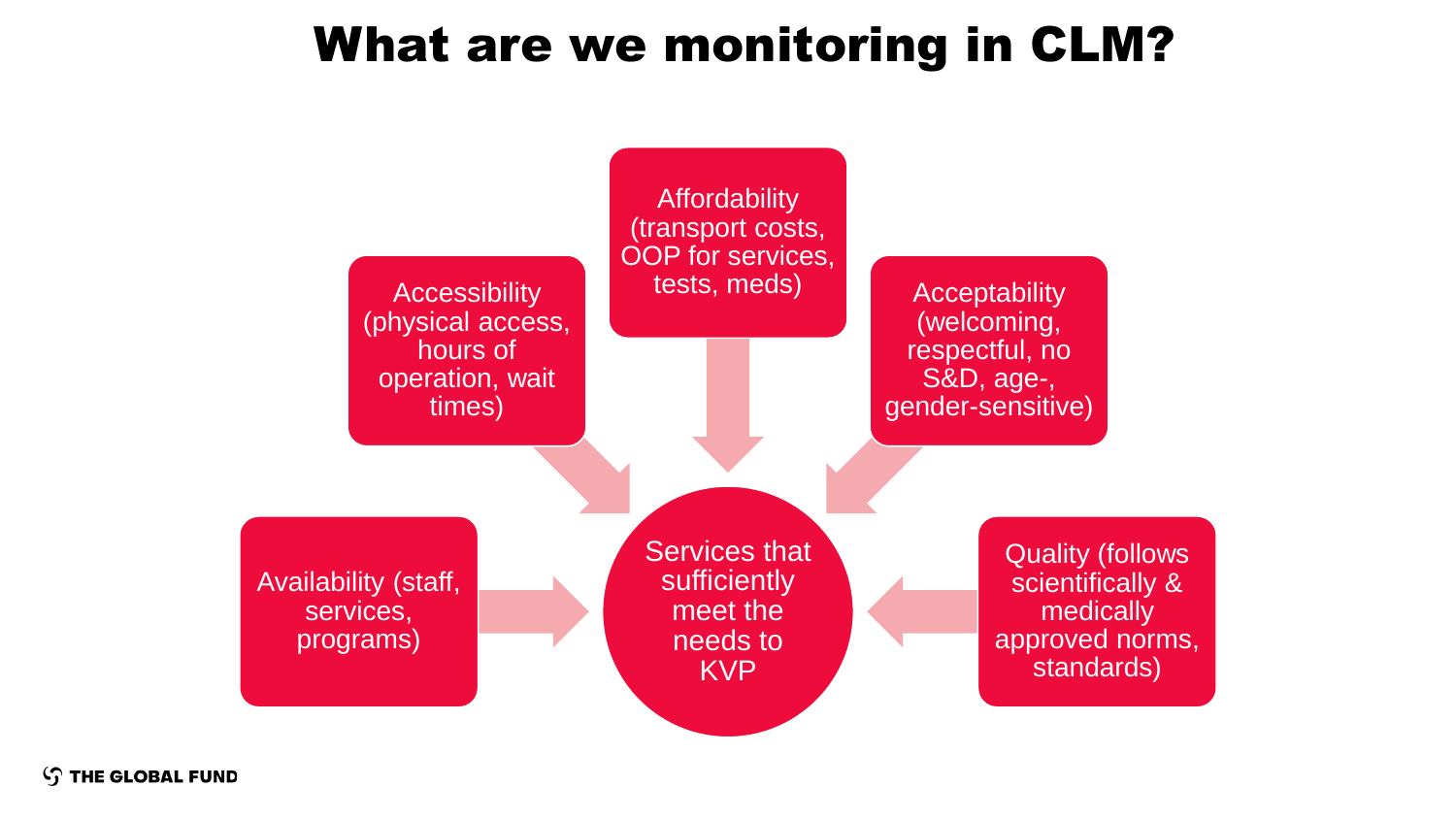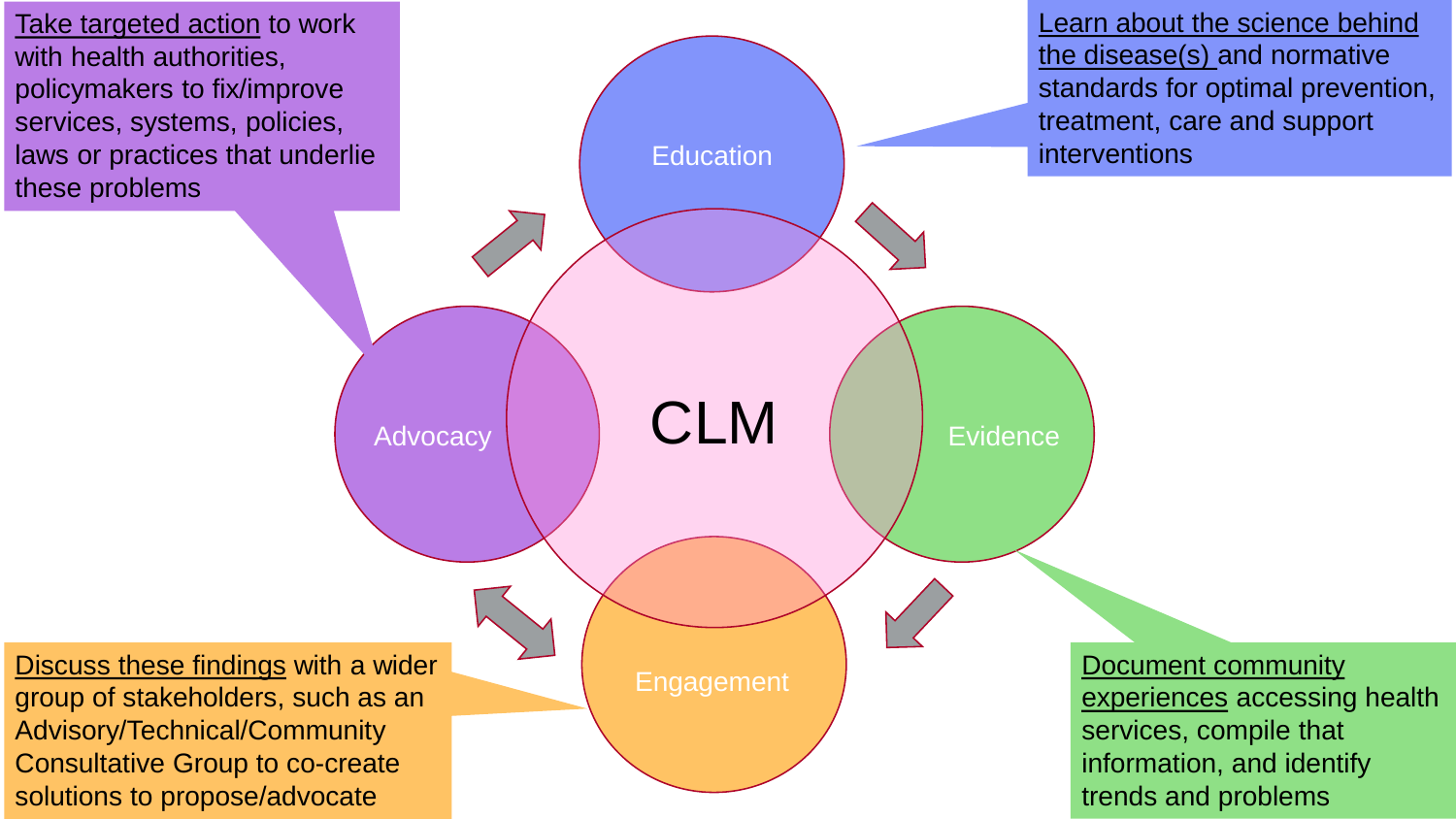# There remains confusion of what CLM is and what it is not

| <b>What CLM IS NOT</b>                                                                                                                                                                                                                                                                                                            | <b>What CLM IS</b>                                                                                                                                                                                                                                                             |
|-----------------------------------------------------------------------------------------------------------------------------------------------------------------------------------------------------------------------------------------------------------------------------------------------------------------------------------|--------------------------------------------------------------------------------------------------------------------------------------------------------------------------------------------------------------------------------------------------------------------------------|
| Focused on priorities defined by external stakeholders (donors,<br>governments, research institutions)                                                                                                                                                                                                                            | Focused on community priorities                                                                                                                                                                                                                                                |
| One-time survey or report, a single "snapshot"                                                                                                                                                                                                                                                                                    | Recurring, routine feedback                                                                                                                                                                                                                                                    |
| Resulting data is published but "sits on a shelve" – data collection is<br>the 'end point'                                                                                                                                                                                                                                        | Data and feedback obtained is used to advocate for change and<br>accountability. The end goal is to find solutions that improve the lived<br>experiences of service users accessing health services. data collection is<br>just one step in that whole process.                |
| Rigid definition of what kind of data "counts" and "doesn't count" that<br>tends to favor quantitative data and dismiss qualitative data as<br>'anecdotal evidence'; priority given to epidemiological trends<br>(prevalence rates, testing targets) with little interest in the lived<br>experiences that underlie those numbers | Feedback can be measured by numbers (quantitative) and by people's<br>descriptions of their lived experiences (qualitative). It is imperative to<br>ensure that both types of feedback and data actively informs decision<br>making alongside facility and national data sets. |
| Routine M&E data collection by national disease programs/ministries.<br>This includes collection of program data from civil society and<br>communities engaged in project implementation.                                                                                                                                         | Communities design, implement and carry out routine, ongoing<br>monitoring of the quality and accessibility of services that they receive<br>through disease programs.                                                                                                         |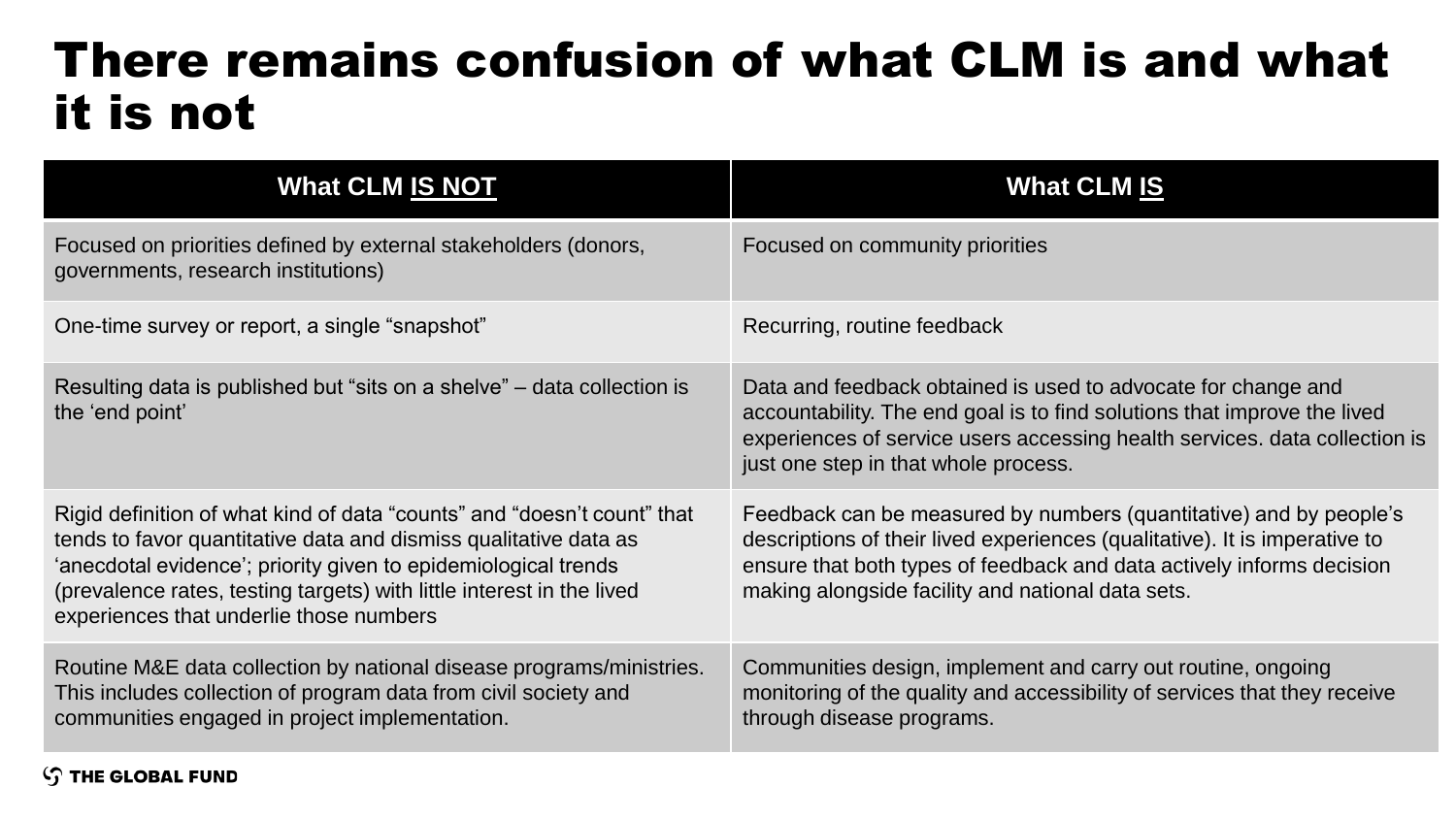# Impact of CLM on HTM and COVID-19 Programs

## **VL suppression increased from 48% to 77%**

Across 11 countries in WA, viral load suppression improved from 48% to 77% in less than two years of CLM implementation<sup>1</sup>

## **757 cases referred for legal support**

In Kenya, advocates used CLM to collect evidence on barriers to accessing health services, and successfully referred 757 cases for legal support to a network of pro bono lawyers or to the HIV Tribunal<sup>2</sup>

## **TB medicine stockouts reduced from 95% to 5%**

In the Democratic Republic of the Congo, TB medication stock-outs were drastically reduced from 95% at the beginning of 2019 to 5% in December 2019, thanks to a CLM Observatory on the Quality of Care for HIV/TB<sup>3</sup>

#### In **Sierra Leone**

- CLM data from September to November 2020 showed how GeneXpert machines were being overwhelmed by COVID-19 testing, which resulted in TB being deprioritized by healthcare workers and laboratories.
	- **RESULT: Using this data to reinforce advocacy messages in partnership with Stop TB called government to leverage testing platforms for both C19 and TB.**
- Age-disaggregated data from CLM revealed that one third of people on ART who were LTFU were young people.
	- **RESULT: Adolescents lost to follow-up strategy created to retain them using text messaging and other social media platforms to track and trace LTFU and bring them into care**

7 1. Regional Community Treatment Observatory in West Africa (RCTO-WA), implemented by ITPC and 11 civil society partners, found that the rate of viral load suppression improved, rose from 48.4% in January-June 2018 to 77.4% following year. Source: Towards a Common Understanding of Community Based Monitoring and Advocacy. The Global Fund. February 2020. https://www.theglobalfund.org/media/9632/crs\_2020-02cbmmeeting\_report\_en.pdf?u=637319005551 2. The Kenya National HIV, TB and Human Rights Training and Advocacy Country Programme, implemented over a two-year period by Kenya Legal & Ethical Issues Network on HIV and AIDS (KELIN) in collaboration with local partner in Kenya. Source: Towards a Common Understanding of Community Based Monitoring and Advocacy. The Global Fund. February 2020. [https://www.theglobalfund.org/media/9632/crs\\_2020-02cbmmeeting\\_report\\_en.pdf?u=637319005551530000](https://www.theglobalfund.org/media/9632/crs_2020-02cbmmeeting_report_en.pdf?u=637319005551530000) 3. Thiple to the columnary Bases UND of People Living with HIV Organizations (UCOP+) across 3 provinces in DRC. Source: Towards a Common Understanding of Community Based Monitoring and Advocacy. The Global Fund. February 2 *[https://www.theglobalfund.org/media/9632/crs\\_2020-02cbmmeeting\\_report\\_en.pdf?u=637319005551530000](https://www.theglobalfund.org/media/9632/crs_2020-02cbmmeeting_report_en.pdf?u=637319005551530000)*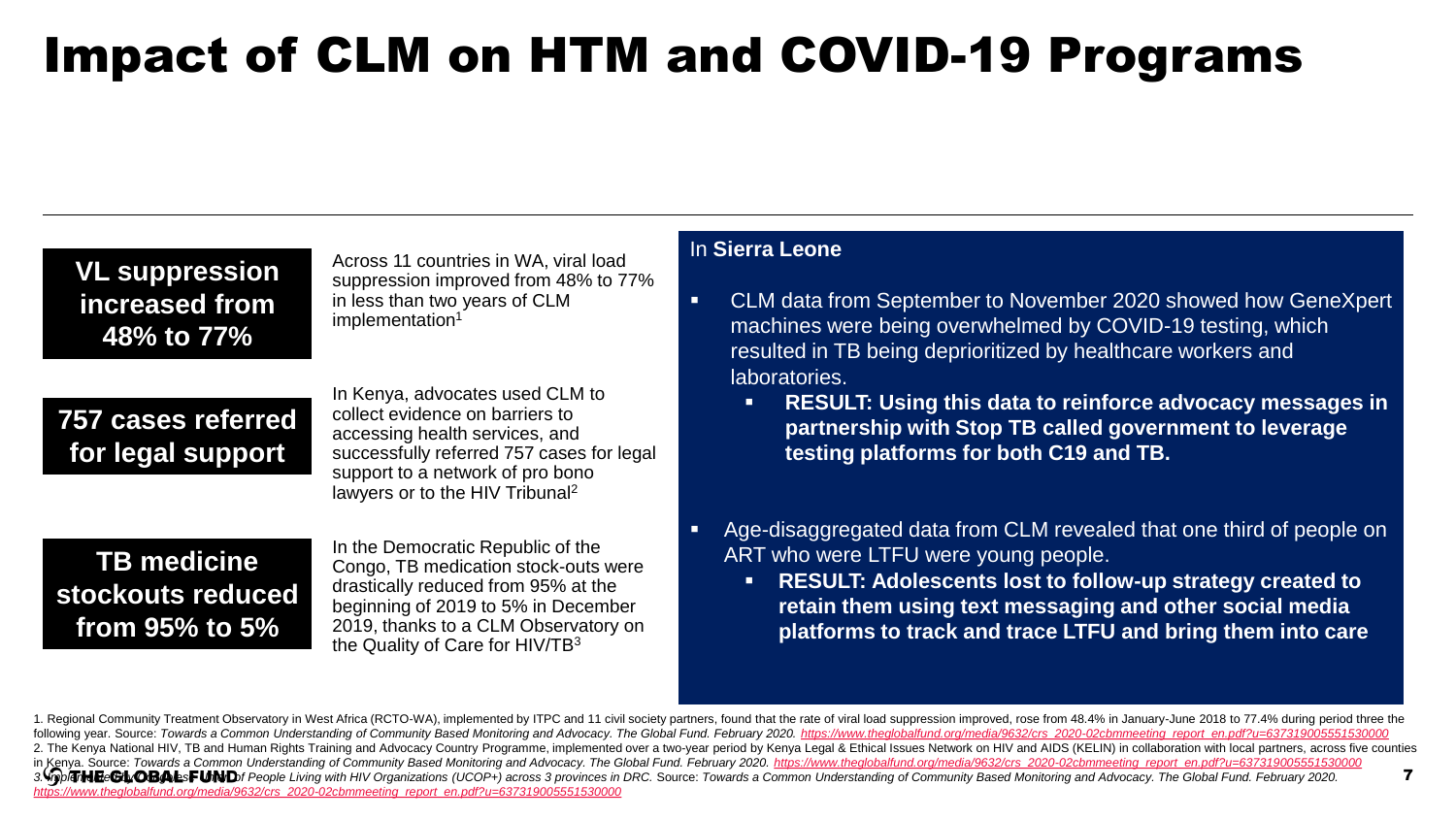# Tips and Technical Notes

# *For planning, strengthening your CLM program*

- **CLM is community-centered**. The community chooses their own indicators of what to monitor and where to work, prioritizing those things that matter most to them (centred around the AAAAQ)
- **CLM is independent from national M&E.** National CLM strategies are useful to understand which CLM implementer is collecting which data, where and for which populations and how CLM data is shared/fed back to the program, but it is not an extension of a national disease program and should not be coordinated by the govt.
- **CLM should be implemented by affected community organizations.** This is sometimes confused with CSOs/NGOs providing services or umbrella CSO platforms.
- **CLM uses quantitative and qualitative indicators** to provide a full picture of the issues to inform advocacy and monitor progress.
	- Quantitative data (e.g. # of patients who visited a clinic to access malaria prevention treatment, or # of PLHIV who frequented an ART distribution point)
	- Qualitative data to document a person's lived experience (e.g., "Ever since the drop-in center closed, I have felt isolated"; "COVID-19 lockdown measures have made it difficult to avoid my aggressor"; "I didn't go for a VLT because I don't know why it's important").
- **CLM data is only useful if it is used and fed back to facility managers, program managers, decision-makers, policymakers and discussed to find solutions to issues identified**
- **CLM is not a "one hit wonder" as monitoring is an on-going activity**.
	- Data is collected monthly or quarterly and analyzed for trends (e.g., "clinic attendance has dropped 37% over the last three months" is a more useful piece of information than a one-time snapshot, i.e., "467 patients attended the clinic this month")
- **The point of CLM is not just to collect data, but to use the data to FIX PROBLEMS**. Many tools available to collect data, but coordinating data sharing among CLM implementers and collectively strategizing on use of data still needs work. **STHE GLOBAL FUND**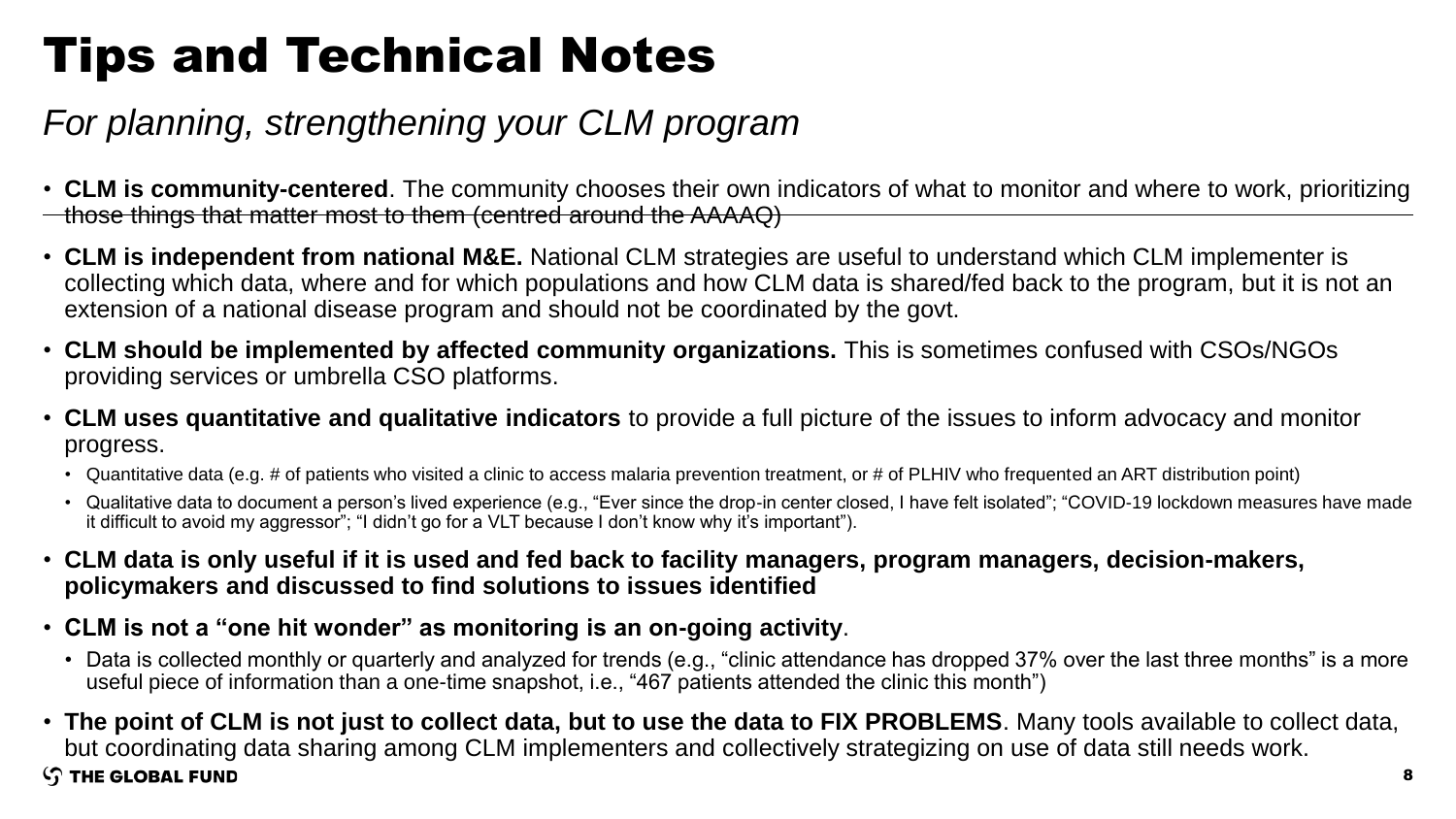

# CLM for C19RM investment TA opportunity

Phase 1: September 2021 – February 2022 Phase 2: March 2022 – December 2023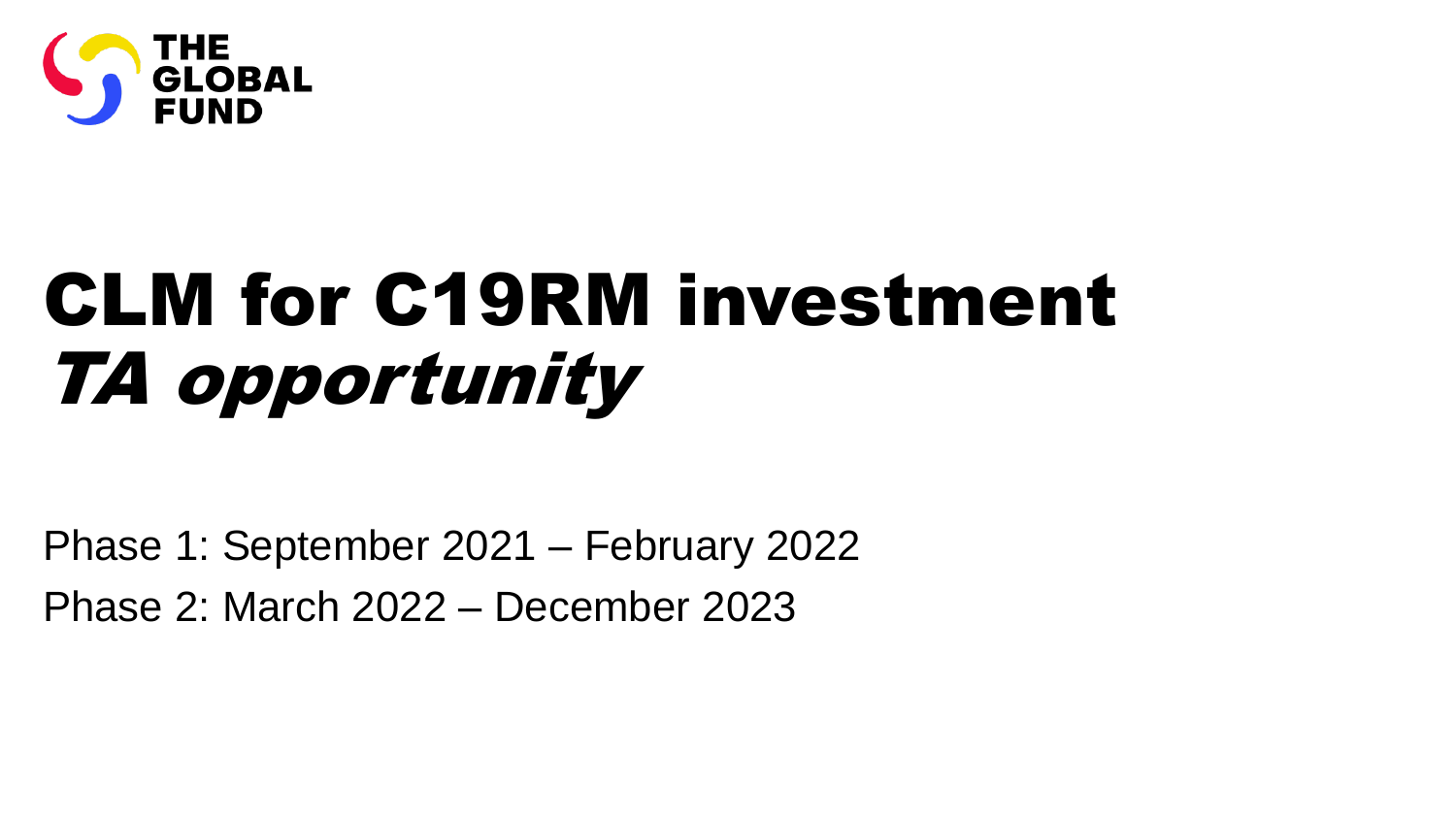

## RAPID IDENTIFICATION OF IMPACT OF COVID-19

**Objective 1:** Understand the impact on people living with and impacted by HIV, TB, and malaria (HTM), and work to make adjustments in realtime to ensure ongoing access by **strengthening the technical capacity of communities to gather, analyze and use granular data** on availability, accessibility, acceptability, affordability and quality of HIV, TB, malaria and COVID-19 prevention and treatment services**,** increasing the technical rigor of CLM models and improving the impact of C19 and HTM programs through advocacy shaped by CLM evidence.

**Outcome: CLM is adequately resourced, implemented with fidelity in 70 CLM interventions**



## CLM ACTIVELY INFORMS COVID-19 + HTM RESPONSES

**Objective 2:** Strengthen **integration of CLM into COVID-19 disease responses** and improve linkages to national strategies social accountability, particularly around human rights and gender-based violence, as well as improved global coordination on COVID-related community-led monitoring efforts, in order to improve program quality; along with increased resources invested in community systems and responses to improve program performance and equity, oversight, and accountability.

#### **Outcome: CLM actively informs COVID-19 strategies and HTM disease responses**



## EVIDENCE AND LEARNING

**Objective 3: Generate evidence on the impact of CLM on C19RM funding priorities**, collaborating with technical partners, donors and communities to capture best practice approaches, and contribute to the global body of knowledge as well as regional communities of practice.

**Outcome: Accessible resources to quickly identify and respond to issues, generate evidence on impact, document best practices, provide guidance**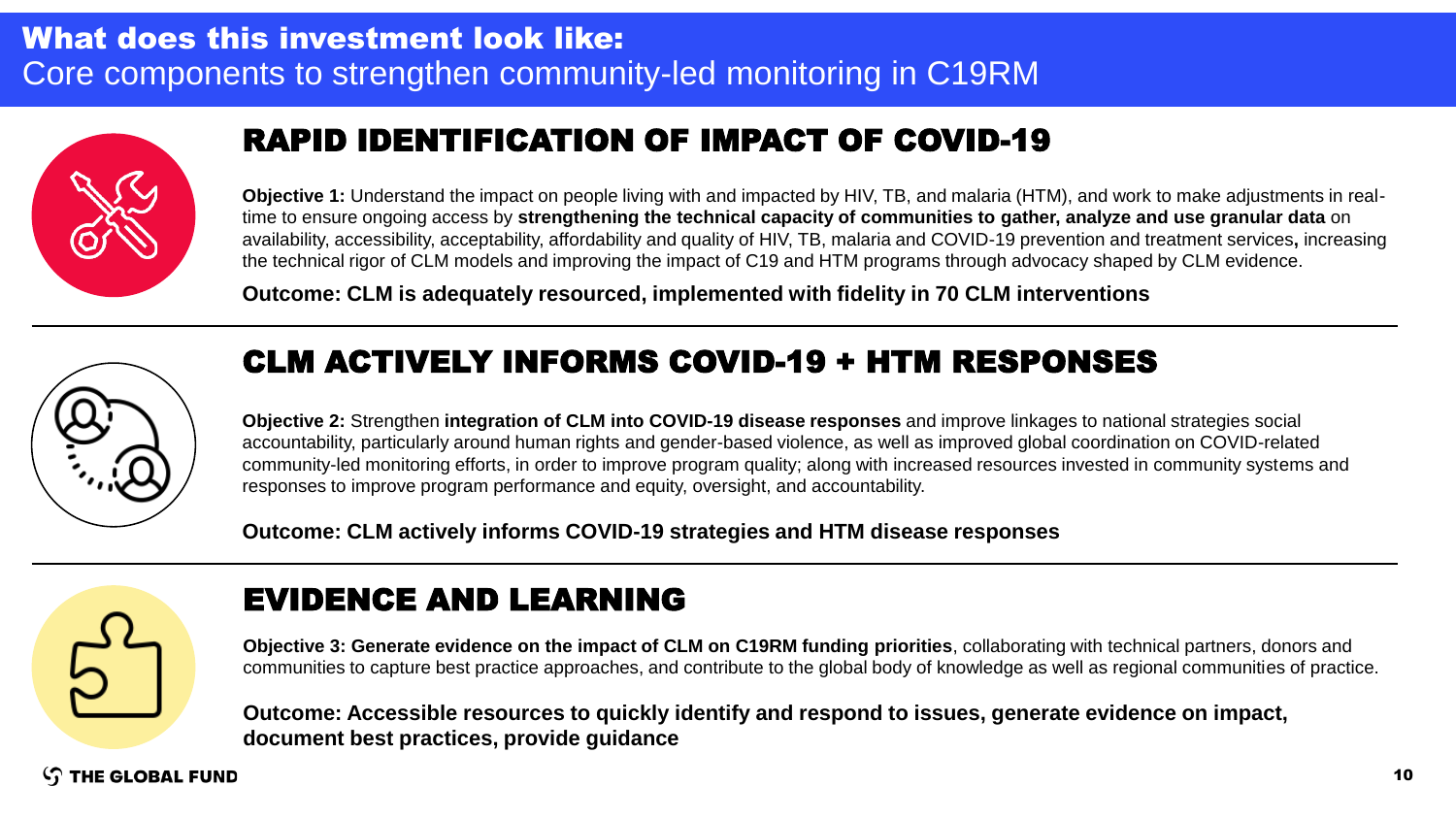## What types of TA are supported under the CLM C19RM TA?

| <b>Main TA areas of support</b>         | <b>Menu of TA activities</b>                                                                 |
|-----------------------------------------|----------------------------------------------------------------------------------------------|
| 1. Strengthen the capacity of           | __ CLM strategy development (including indicator selection, site selection, determining CLM  |
| communities to gather, analyze and use  | mechanisms and structures)                                                                   |
| data for improved availability,         | CLM protocols and tool development (such as community scorecards, patient                    |
| accessibility, acceptability and        | satisfaction surveys, resource and budget tracking tools)                                    |
| affordability of HIV, TB and malaria    | Data triangulation and verification exercises                                                |
| services in the context of Covid-19     | _ CLM database development including software/digitalization _ In-person/virtual training    |
|                                         | and mentorship on data collection processes, analysis, reporting                             |
|                                         | Data quality audits or other quality assurance processes                                     |
| 2. Integrate CLM in national C19        | __ Developing national and local level multi-sectoral partnership plans for sharing data for |
| responses                               | decision making to increase/improve services and quality                                     |
|                                         | __ Communication protocols including establishing bi-directional "feedback loops" to ensure  |
|                                         | data quickly reaches decision-makers who can use the data to adjust program strategy         |
|                                         | __ Organizing evidence-sharing meetings with communities and other stakeholders              |
|                                         | __ Participation in national and local level meetings where CLM data can be shared           |
| 3. Advocacy strategy and implementation | __ Improve/establish CLM advocacy strategies                                                 |
|                                         | Development of advocacy materials based on CLM data                                          |
|                                         | __ Organizing advocacy planning and strategy sessions to use CLM data                        |
|                                         | Organizing and conducting training sessions on using CLM data for advocacy                   |
| 4. Document impact of CLM on C19RM      | Developing written case studies on effectiveness and/or outcomes of CLM interventions        |
| funding priorities                      | for public dissemination – including abstracts for conferences, articles for journals, other |
|                                         | materials development.                                                                       |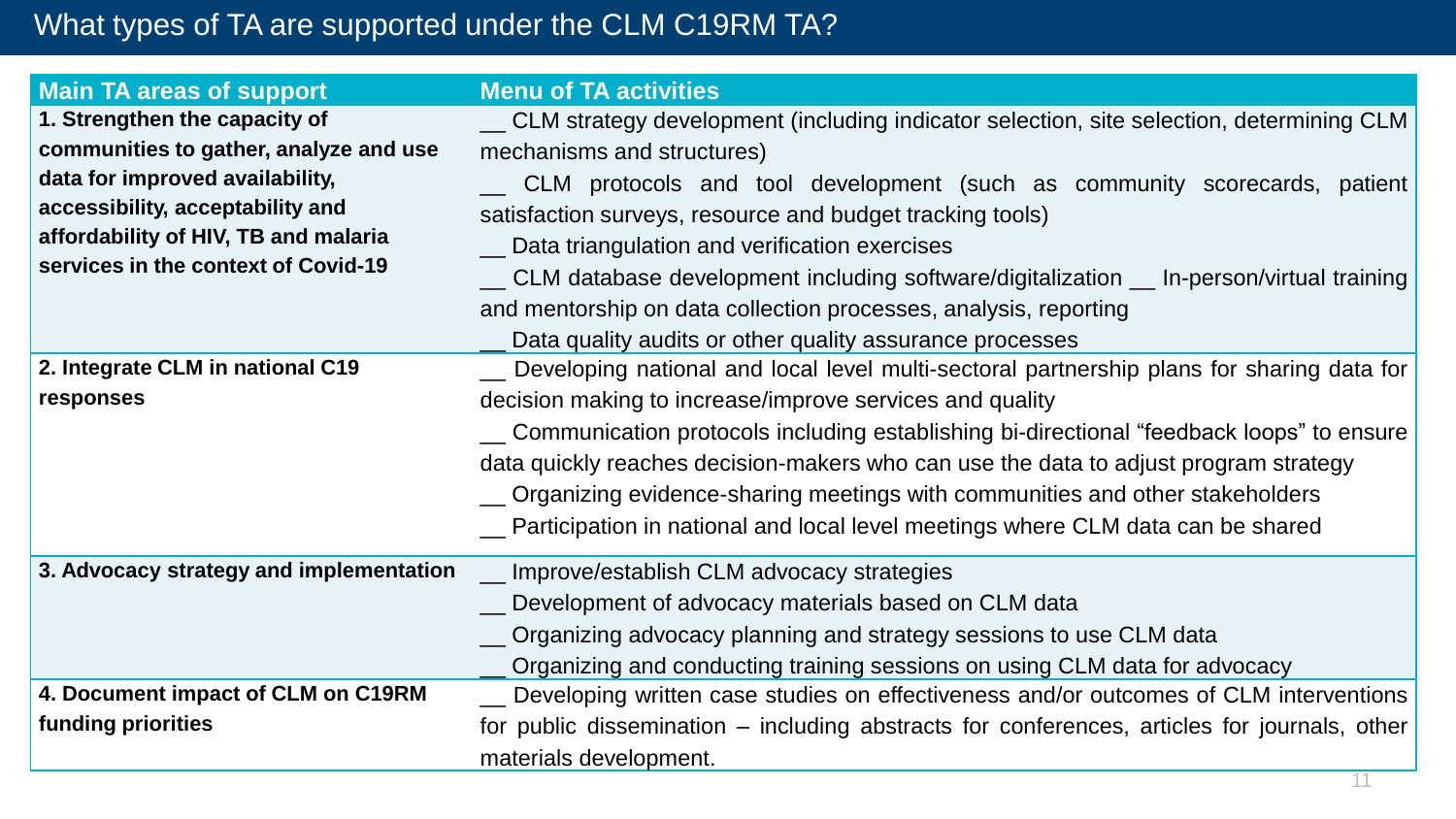A variety of groups can request TA, including:

- Civil society organization (CSO)
- Community-based organization (CBO)
- Key population network or organization
- Faith-based organization (FBO)
- Youth organization
- Government / government department
- Public health facility
- Private sector health facility or service site
- Global Fund PRs and SRs
- Global Fund Country Teams

## **Phase 1:**

**Short-term TA: 20-40 days Approx budget per assignment: USD 25,000 Implementation timeframe:** *JUST CLOSED / Nov 2021–Feb 2022* Submission deadline for

## **Prioritized requests following review –**

*Belarus (People Plus), Russia (HIV coordinating committee), Ukraine (Positive Women), Moldova (Positive Initiative)*

**KEY RESOURCES: (English, French, Spanish, Russian)**

- CLM C19RM Short-Term TA Guidance note for **Applicants**
- CLM 19RM TA Request Form

### *Phase 1 Eligibility Criteria:*

- *1. CLM interventions are budgeted in C1RM grant (or in core HTM grants for C19 adaptations)*
- *2. TA objective is clear and fits within the scope of TA activities available*
- *3. There is existing CLM in the country for the TA to support/build on*
- *4. The TA request is not duplicative of a TA request to another funder (e.g. UNAIDS, PEPFAR, STB, etc.)*

# **Phase 2 TBD**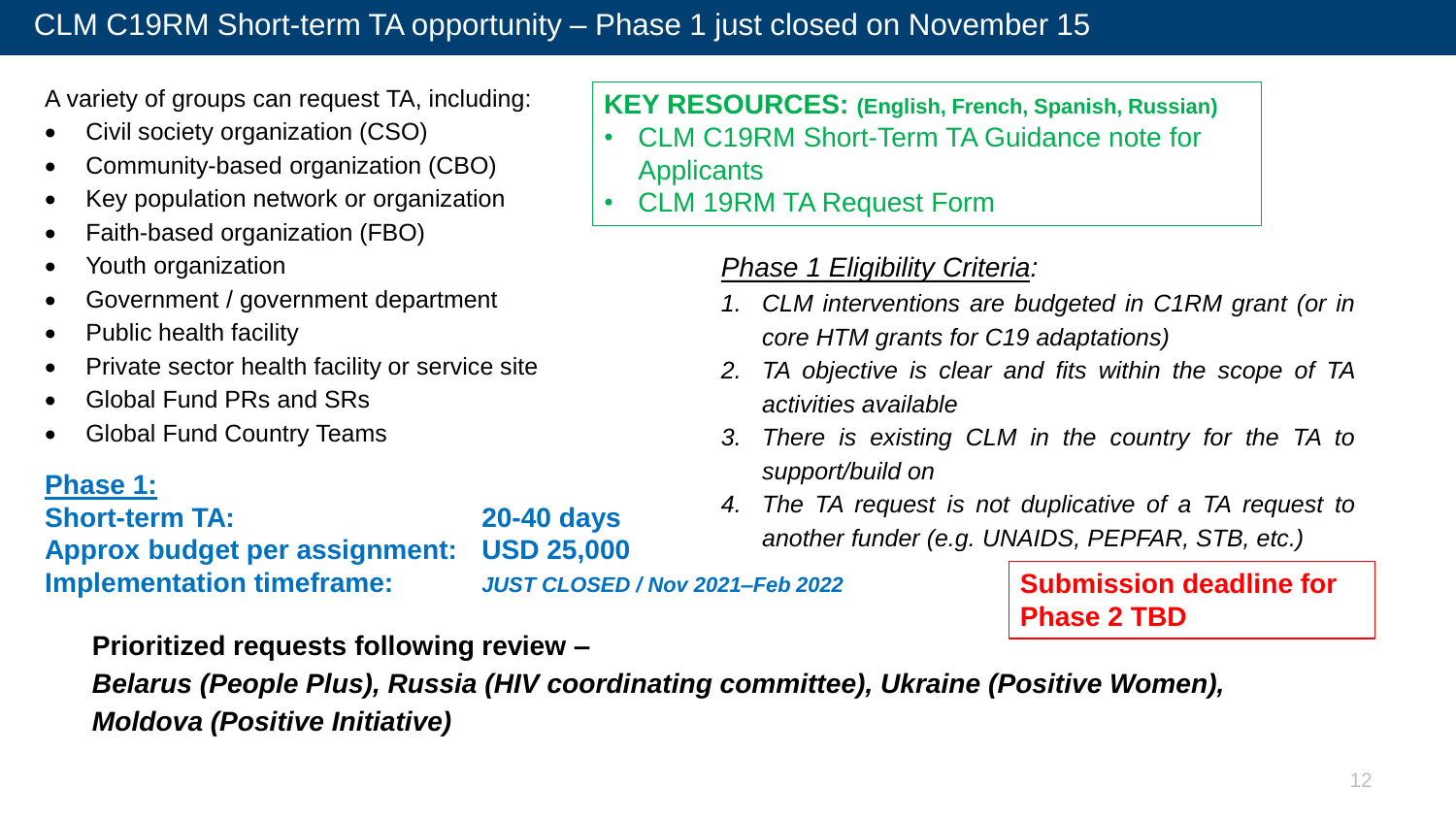**THREE CLM community consortiums** selected via competitive process for disease expertise, regional presence, language proficiency, etc.



**Eastern Africa National Networks of AIDS and Health Service Organizations (EANNASO)** with APCASO and Alliance for Public Health Ukraine.

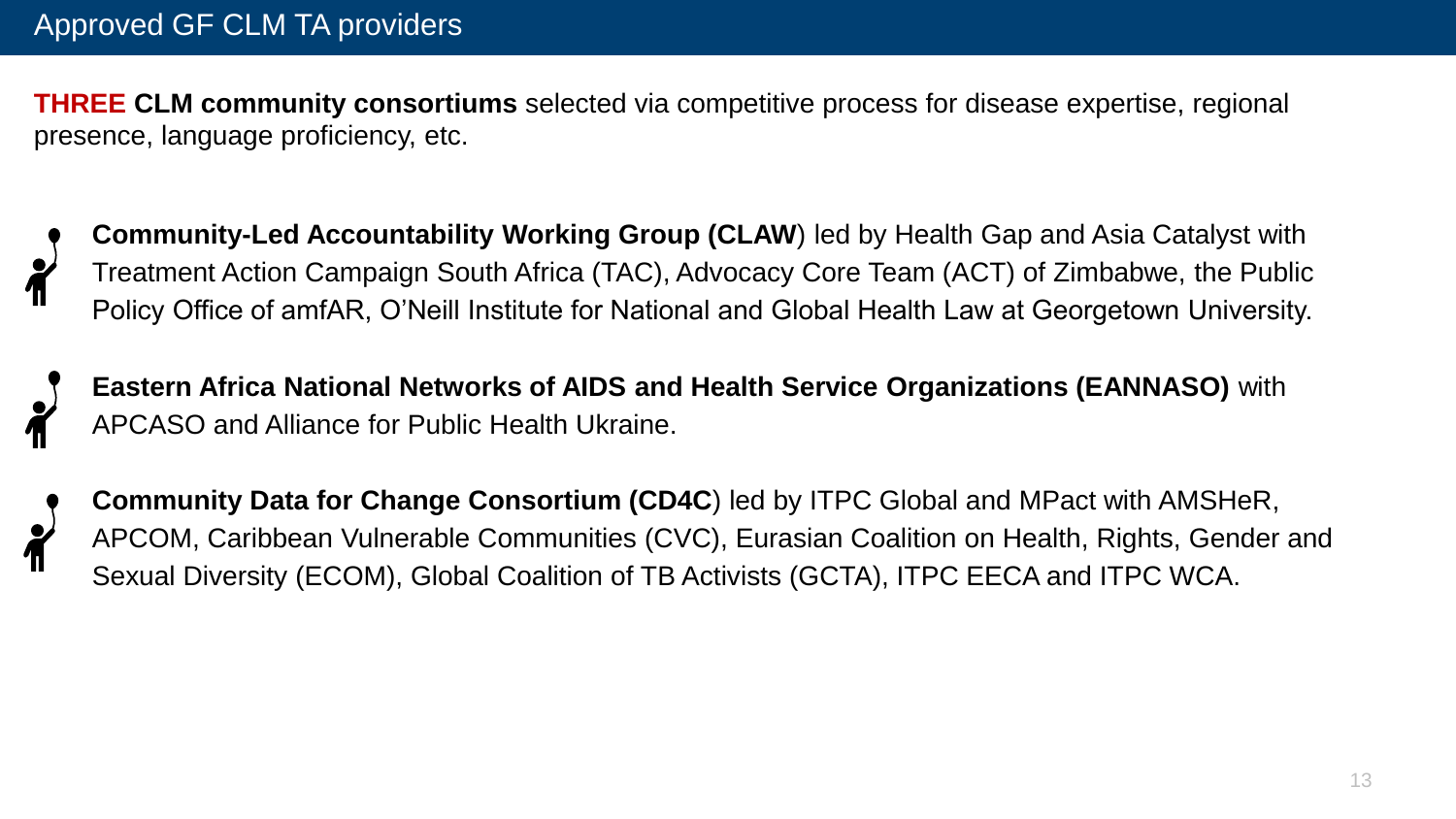# Useful CLM Resources, Guides, Tools

- The Global Fund's 2019 *Technical Brief on Community Systems [Strengthening](https://www.theglobalfund.org/media/4790/core_communitysystems_technicalbrief_en.pdf)*
- The Global Fund's May 2020 *[Community-based](https://www.theglobalfund.org/en/updates/other-updates/2020-05-18-resources-for-community-based-monitoring/) Monitoring: An Overview*
- The Global Fund's Feb 2020 *Towards a Common Understanding of [Community-based](https://www.theglobalfund.org/en/updates/other-updates/2020-05-18-resources-for-community-based-monitoring/) Monitoring and Advocacy*
- *Towards a Common Understanding of [Community-based](https://www.theglobalfund.org/media/9632/crs_2020-02cbmmeeting_report_en.pdf?u=637319005551530000) Monitoring and Advocacy*, Meeting Report, Joep Lange Institute, 2020.
- Baptiste et al, *[Community-Led](https://link.springer.com/content/pdf/10.1007/s11904-020-00521-2.pdf) Monitoring: When Community Data Drives Implementation Strategies*. Current HIV/AIDS Reports, 2020.
- The Global Fund *Community [Engagement](https://youtu.be/qJdK3qOVJuY) video*
- UNAIDS 2021 *[Establishing community-led monitoring of HIV services](https://www.unaids.org/en/resources/documents/2021/establishing-community-led-monitoring-hiv-services)*
- PEPFAR 2020 *[Fact Sheet: Community-led Monitoring](https://www.state.gov/wp-content/uploads/2020/07/PEPFAR_Community-Led-Monitoring_Fact-Sheet_2020.pdf)*
- PEPFAR Solutions Platform 2020 *[Community-led Monitoring Tools](https://www.pepfarsolutions.org/resourcesandtools-2/2020/3/12/community-led-monitoring-implementation-tools)*
- ITPC *[Community Treatment Observatory \(CTO\)](https://itpcglobal.org/blog/monitoring/clma/)* model, tools, findings from 11-country West Africa project
- Health Gap *[Ritshidze](https://ritshidze.org.za/) model*
- Frontline AIDS *REAct [\(Rights-Evidence-Action\)](https://frontlineaids.org/our-work-includes/react/)* HRV monitoring
- Stop TB Partnership *[OneImpact](https://stoptbpartnershiponeimpact.org/) app*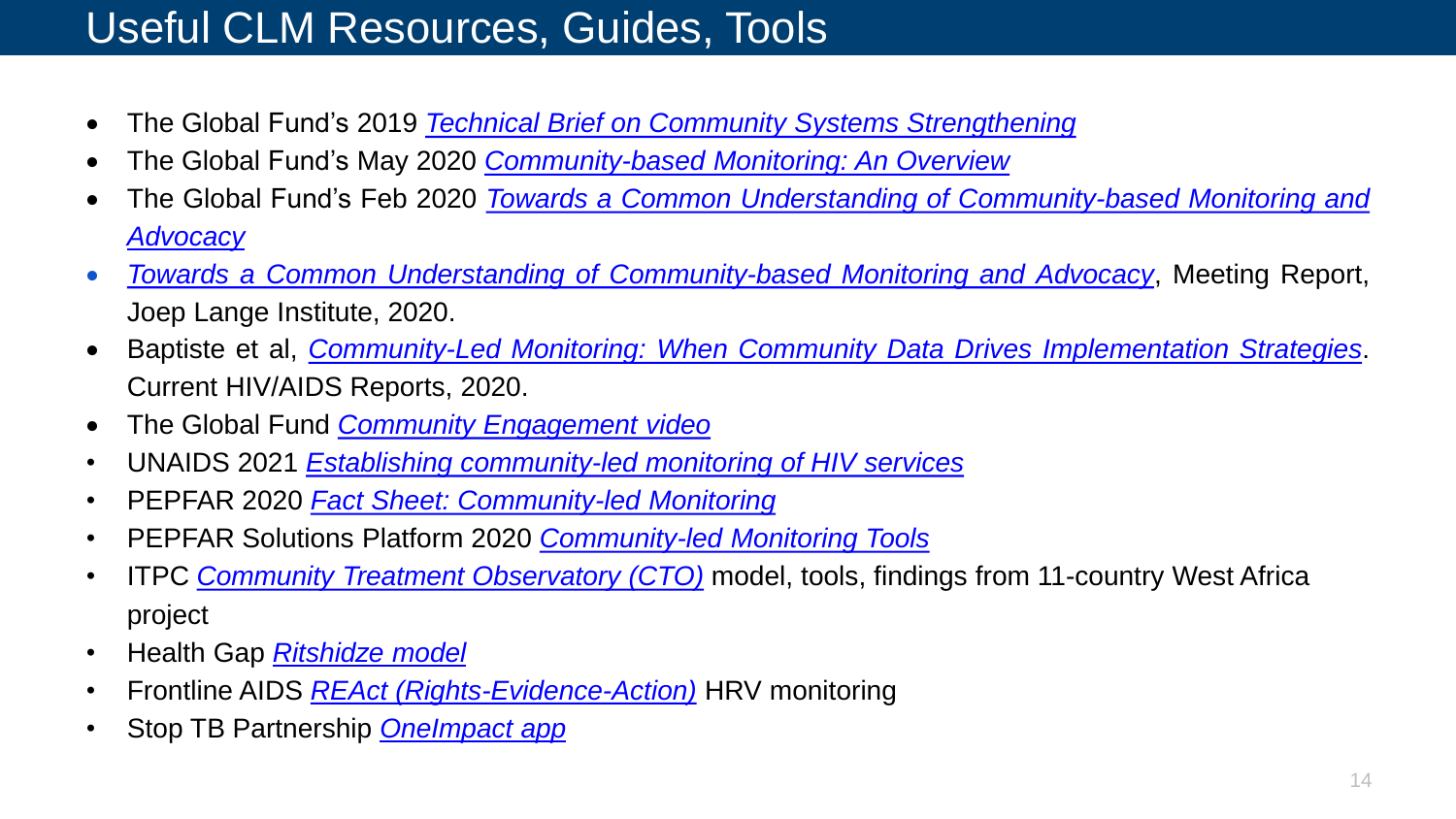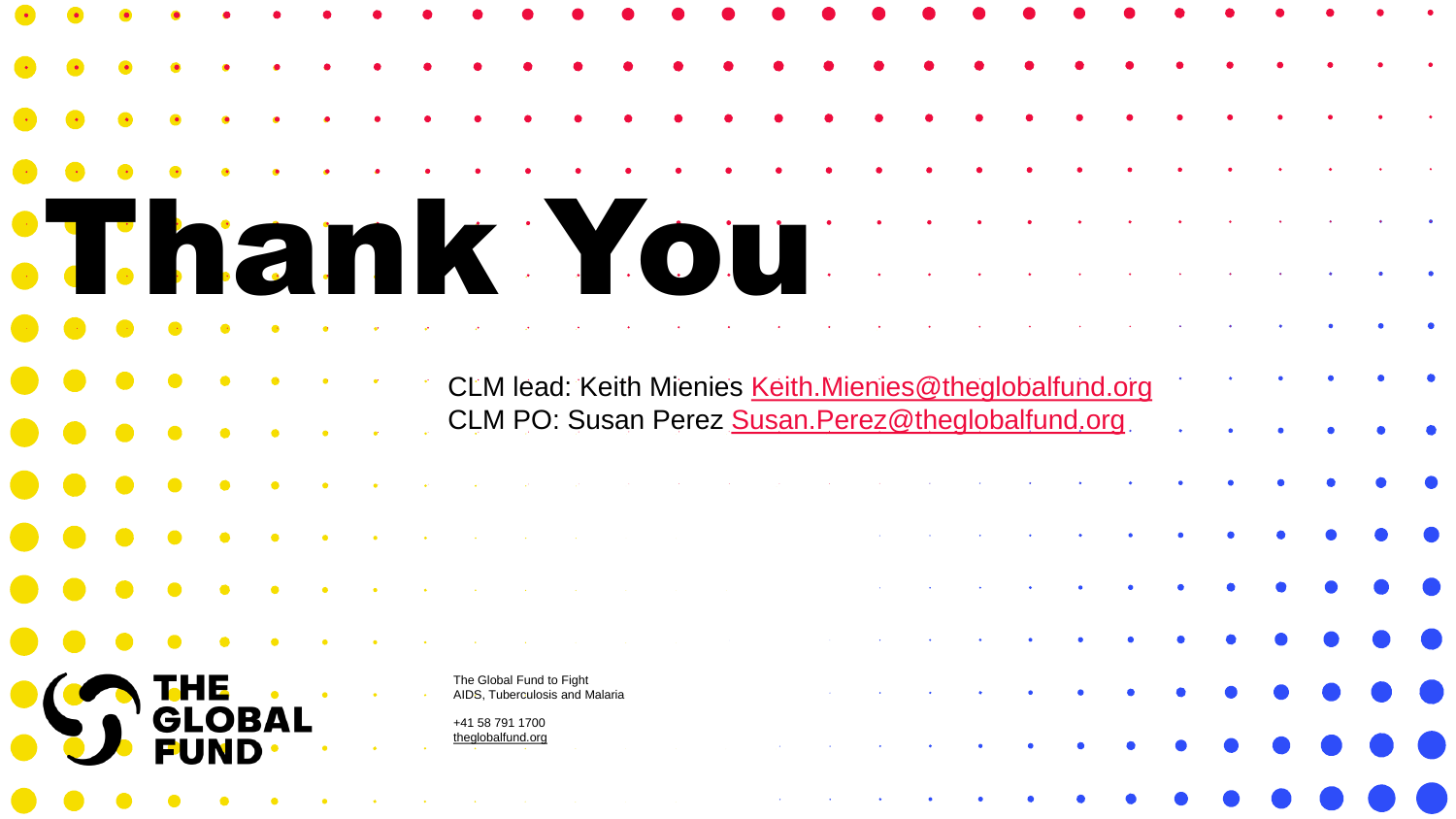# Backup



The Global Fund to Fight AIDS, Tuberculosis and Malaria

+41 58 791 1700 [theglobalfund.org](https://www.theglobalfund.org/)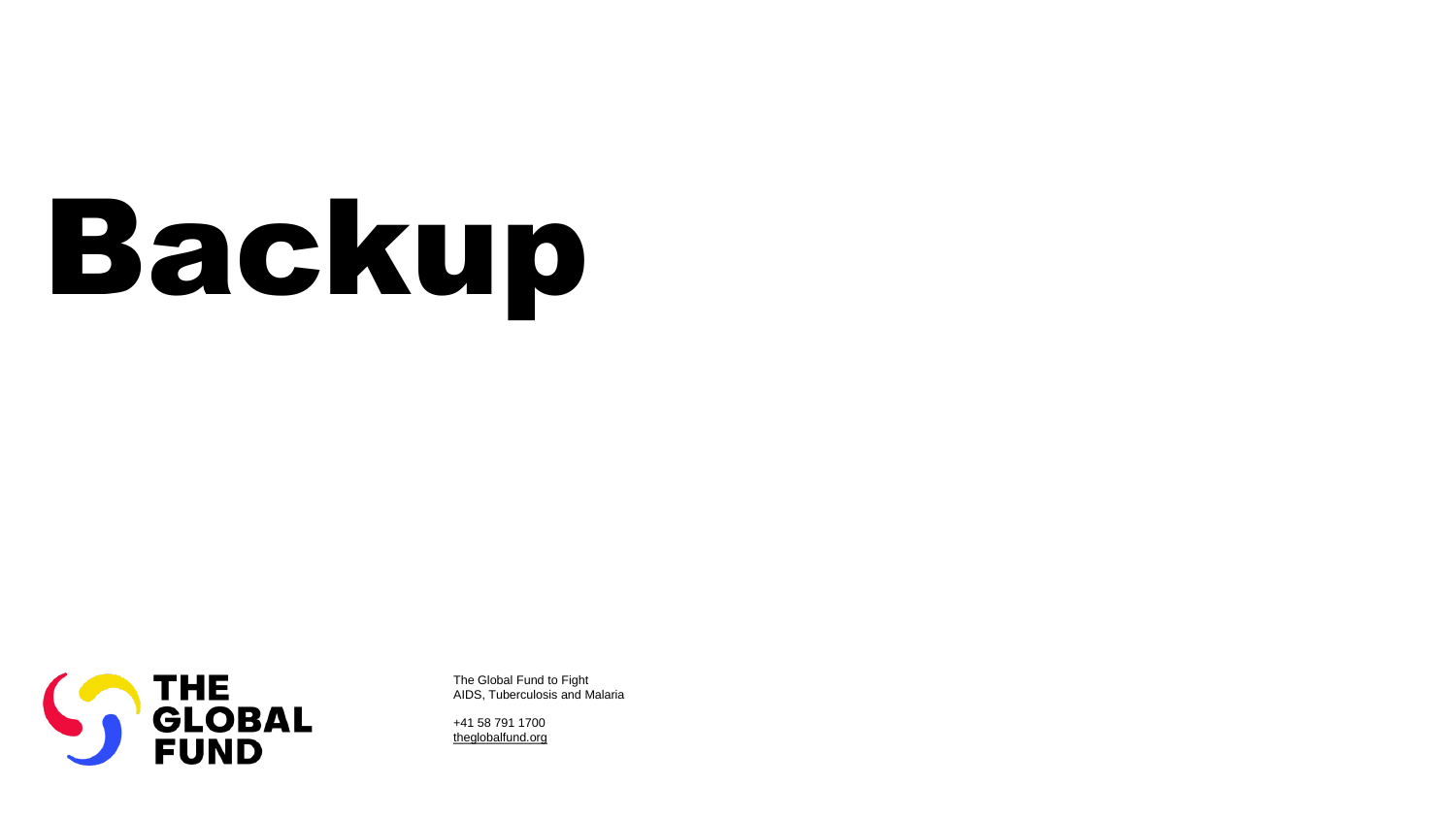# Education

Learn about the science behind the disease(s) and normative standards for optimal prevention, treatment, care and support interventions

Conduct interactive treatment education and capacity-building with community members to gain a working scientific knowledge of HIV, COVID-19, and TB, as well as their rights.

Communities need to understand what they are monitoring: what to collect, why to collect it, and how it will be used.

## **Cost Considerations**

- **Situational analysis:** Identify any existing CLM efforts and/or identify known issues to build upon in inception meetings
- **Health and legal literacy:** Empowering communities with knowledge of their health and human rights
- **Training curriculum:** Write and publish training toolkit, hire meeting facilitator or trainer, provide internet access for participants
- **Supplies:** stationery and pens, flip charts
- **PPE:** hand sanitizer, masks
- **Staffing costs:** Focal point, data supervisors, M&E lead
- 17 • **Core support for lead CLM organization:** Overhead, administrative fees, part-time finance and programmatic support.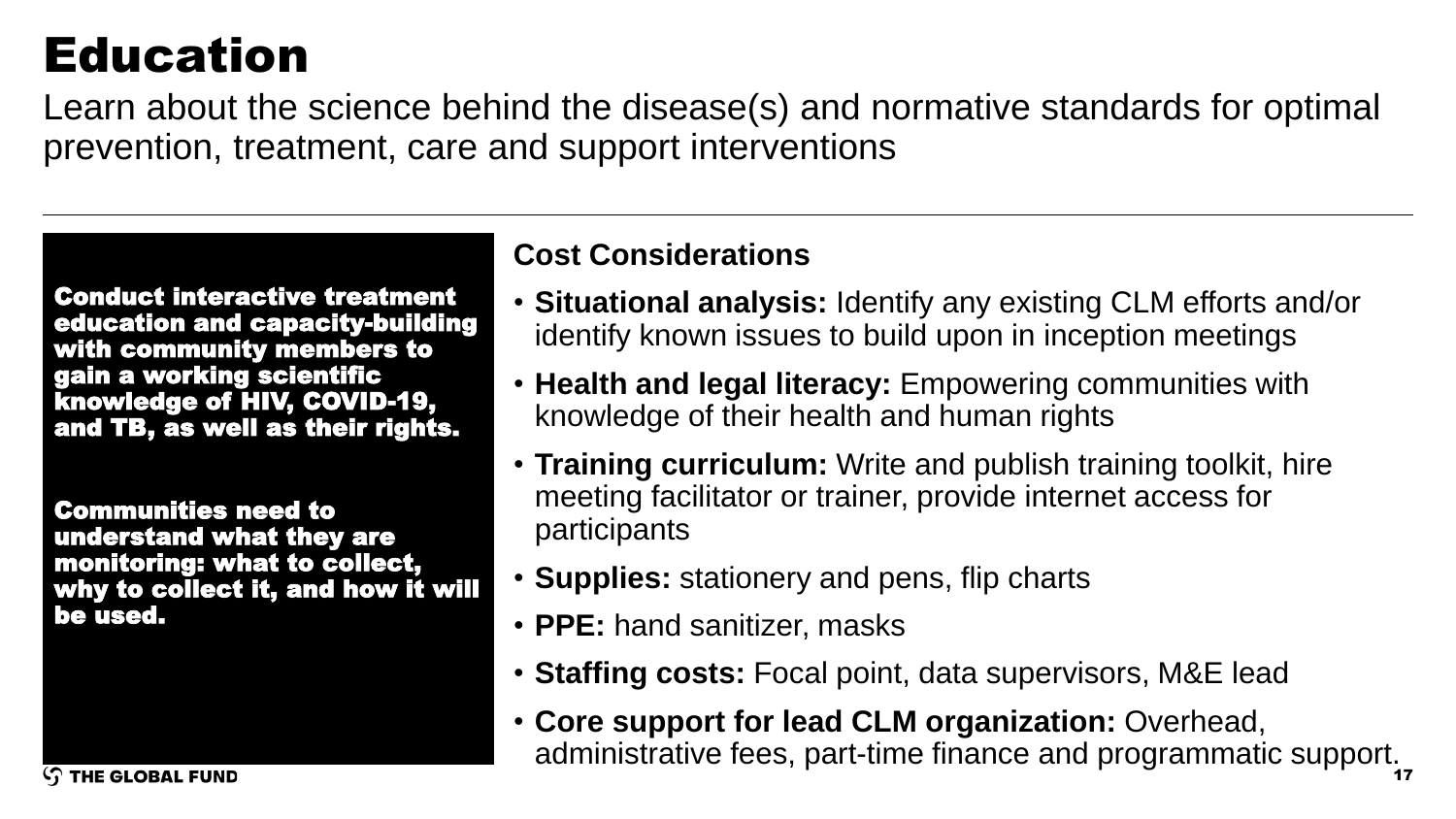# Evidence

Document their experiences accessing health services, compile that information, and identify trends and problems

Define scope of CLM: Identify priority monitoring issues and develop indicator framework to include disease specific and COVID-19 sensitive indicators. Which of the 5 A's would be your focus? What is the problem you want to address?

**Data collection and management: Develop data** collection tools to capture data and disaggregate in the indicator framework.

Pilot data collection tools and gather **baseline data.** The data management process should include data verification, quality assurance procedures, and routine review of data.

**Data analysis:** Conduct routine review of data to analyze trends, comparing pre-COVID data and current monthly trends where available, identify bottlenecks, and identify successes from review of data and analysis.

## Cost Considerations

- **Staffing costs:** Equipment
- **Data management costs**
- **Fees to secure ethical approvals and implement privacy and safety protocols**
- **Training:** data team, data collectors
- **Monthly focus group meetings** for qualitative data collection, voice recorders, monthly supervisory visits
- **Core support for the organization implementing CLM**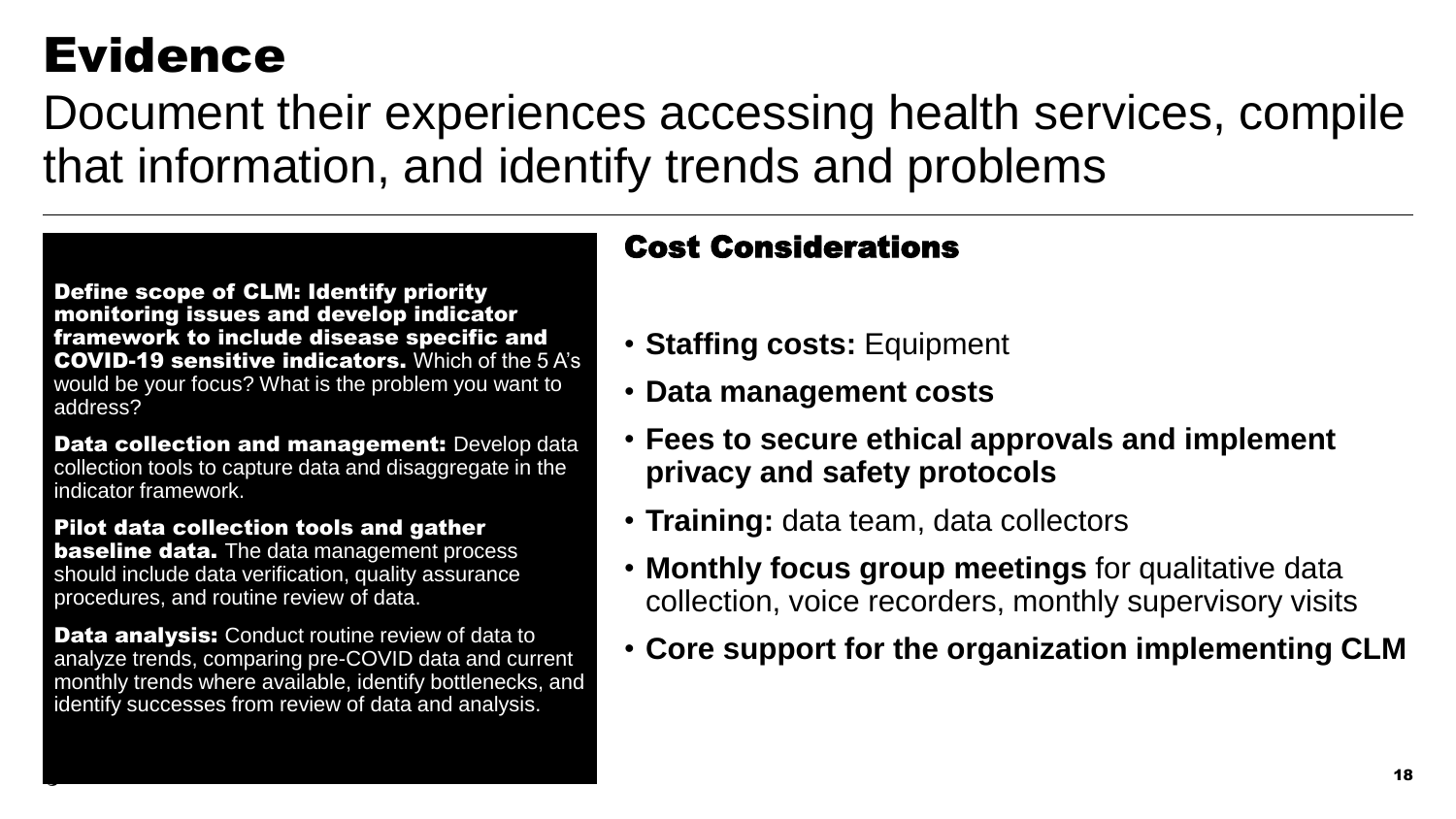# Engagement

Discuss these findings with a wider group of stakeholders, such as a Community Consultative Group (CCG) or existing proxy, to co-create solutions

Convene regular meetings (monthly or quarterly) through a multi-stakeholder engagement process such as a Community Consultative Group (CCG) or existing group to co-create solutions, such as a CCM or C19 Response Task Team.

Include representatives from national PLHIV networks, TB survivors, malaria initiatives, key population groups, healthcare facilities, service users, public health and HIV experts, program managers, policymakers, and academic partners.

## **Cost Considerations**

- **Support for CCG convenings:** transport, meeting costs, facilitation, printed materials, audio-visuals – biannually at national level; quarterly at district level
- **Writing and disseminating quarterly reports**
- **Core support to CLM host organization**
- **Monitoring engagement and creating advocacy logs**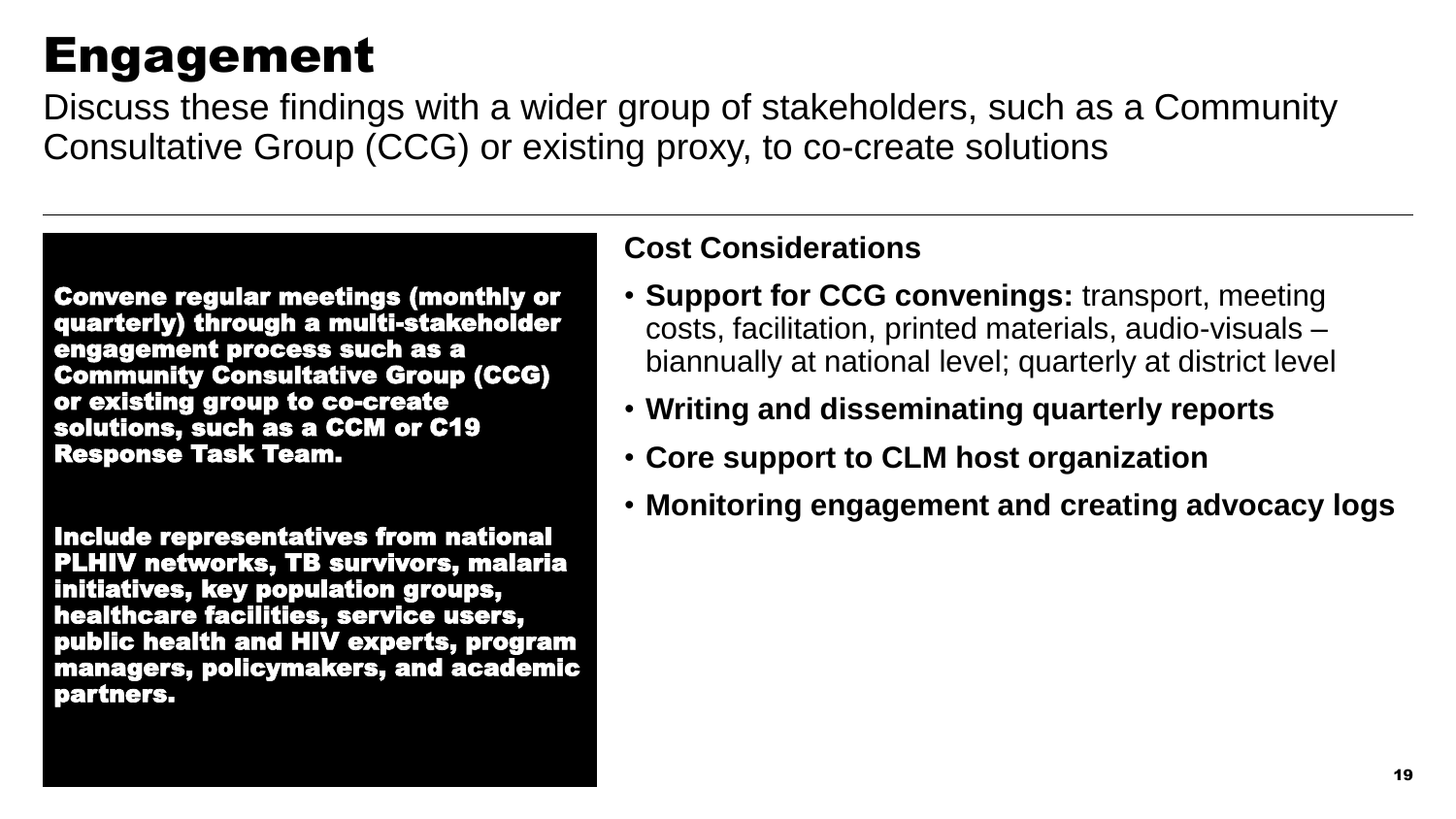# **Advocacy**

Take targeted action to work with policymakers to fix or improve the services, systems, policies, laws or practices that underlie these problems

Meetings with relevant decision/policymakers to co-create solutions when data collection reveals gaps in access to and quality of services, stockouts, human rights issues, and other problems.

Hold decision-makers to account as needed.

Push for implementation of the solutions co-created above if progress is lacking.

## **Cost Considerations**

- **Support for policy analysis and advocacy campaign design and development**
- **Meetings with policymakers on advocacy issues at national, district, and community levels**
- **Core support for CLM host organization**
- **Maintaining advocacy logs**

**STHE GLOBAL FUND**